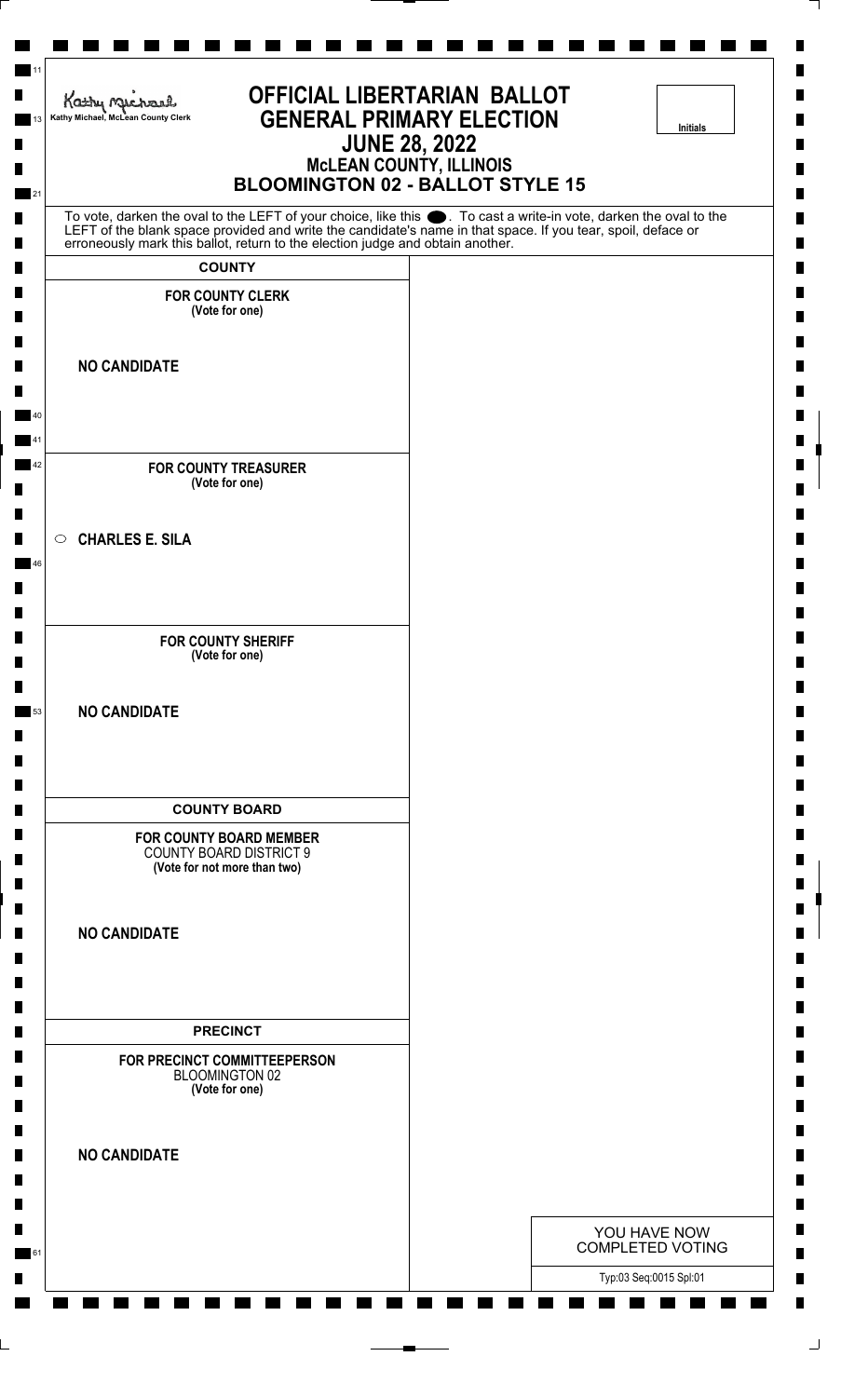| <b>OFFICIAL LIBERTARIAN BALLOT</b><br>Kathy nucharl<br><b>GENERAL PRIMARY ELECTION</b><br>Kathy Michael, McLean County Clerk<br><b>Initials</b><br><b>JUNE 28, 2022</b><br><b>MCLEAN COUNTY, ILLINOIS</b><br><b>BLOOMINGTON 02 - BALLOT STYLE 16</b> |                                                                                                                                                                                                                                  |  |  |
|------------------------------------------------------------------------------------------------------------------------------------------------------------------------------------------------------------------------------------------------------|----------------------------------------------------------------------------------------------------------------------------------------------------------------------------------------------------------------------------------|--|--|
|                                                                                                                                                                                                                                                      | To vote, darken the oval to the LEFT of your choice, like this . To cast a write-in vote, darken the oval to the<br>LEFT of the blank space provided and write the candidate's name in that space. If you tear, spoil, deface or |  |  |
| erroneously mark this ballot, return to the election judge and obtain another.                                                                                                                                                                       |                                                                                                                                                                                                                                  |  |  |
| <b>COUNTY</b><br><b>FOR COUNTY CLERK</b>                                                                                                                                                                                                             |                                                                                                                                                                                                                                  |  |  |
| (Vote for one)                                                                                                                                                                                                                                       |                                                                                                                                                                                                                                  |  |  |
| <b>NO CANDIDATE</b>                                                                                                                                                                                                                                  |                                                                                                                                                                                                                                  |  |  |
| <b>FOR COUNTY TREASURER</b>                                                                                                                                                                                                                          |                                                                                                                                                                                                                                  |  |  |
| (Vote for one)                                                                                                                                                                                                                                       |                                                                                                                                                                                                                                  |  |  |
| $\circ$ CHARLES E. SILA                                                                                                                                                                                                                              |                                                                                                                                                                                                                                  |  |  |
| <b>FOR COUNTY SHERIFF</b><br>(Vote for one)                                                                                                                                                                                                          |                                                                                                                                                                                                                                  |  |  |
| <b>NO CANDIDATE</b>                                                                                                                                                                                                                                  |                                                                                                                                                                                                                                  |  |  |
| <b>COUNTY BOARD</b>                                                                                                                                                                                                                                  |                                                                                                                                                                                                                                  |  |  |
| <b>FOR COUNTY BOARD MEMBER</b><br><b>COUNTY BOARD DISTRICT 3</b><br>(Vote for not more than two)                                                                                                                                                     |                                                                                                                                                                                                                                  |  |  |
| <b>NO CANDIDATE</b>                                                                                                                                                                                                                                  |                                                                                                                                                                                                                                  |  |  |
| <b>PRECINCT</b>                                                                                                                                                                                                                                      |                                                                                                                                                                                                                                  |  |  |
| FOR PRECINCT COMMITTEEPERSON<br>BLOOMINGTON 02<br>(Vote for one)                                                                                                                                                                                     |                                                                                                                                                                                                                                  |  |  |
| <b>NO CANDIDATE</b>                                                                                                                                                                                                                                  |                                                                                                                                                                                                                                  |  |  |
|                                                                                                                                                                                                                                                      | YOU HAVE NOW                                                                                                                                                                                                                     |  |  |
|                                                                                                                                                                                                                                                      | <b>COMPLETED VOTING</b><br>Typ:03 Seq:0016 Spl:01                                                                                                                                                                                |  |  |

⅂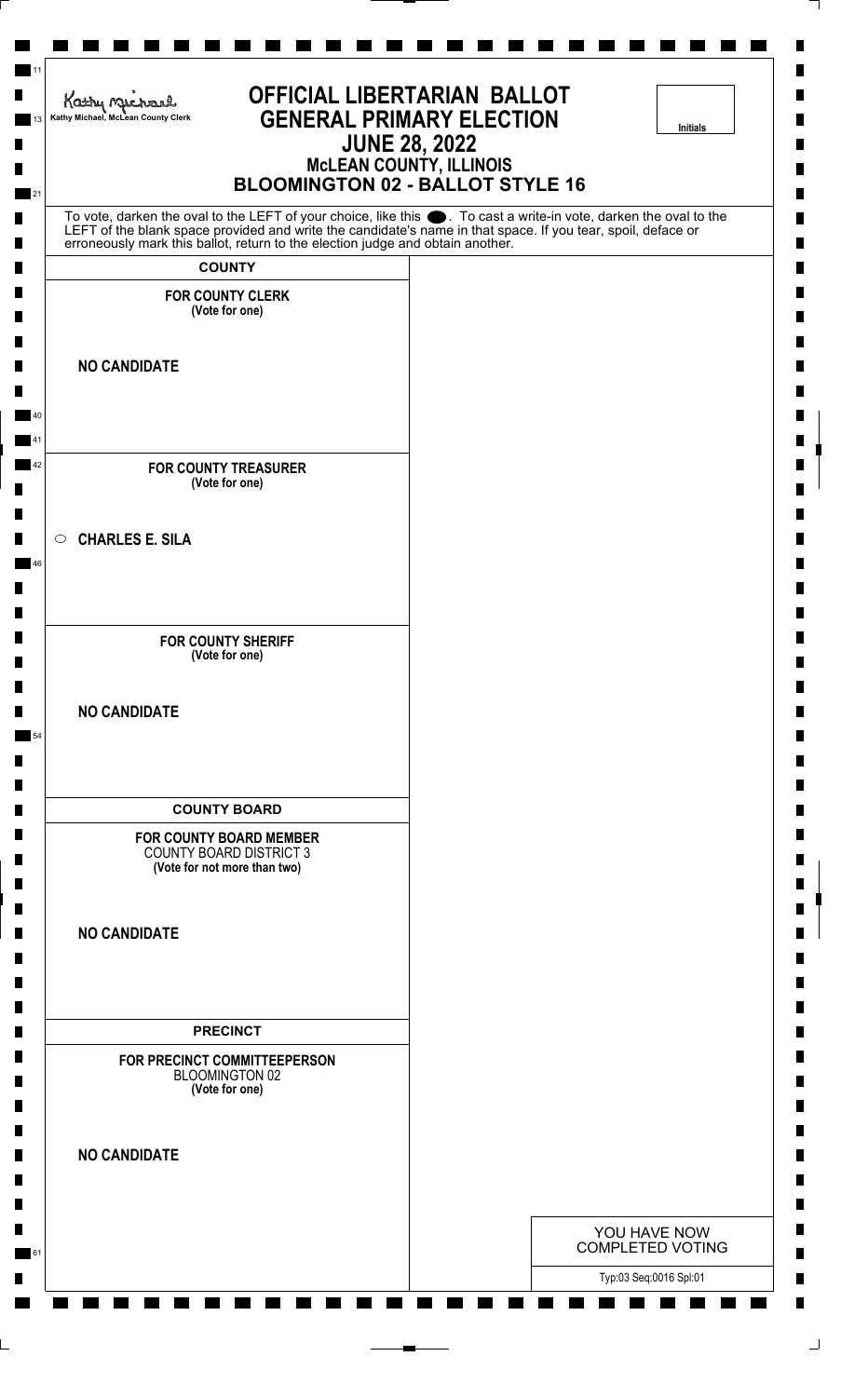| <b>OFFICIAL LIBERTARIAN BALLOT</b><br>Kathy nucharl<br><b>GENERAL PRIMARY ELECTION</b><br>Kathy Michael, McLean County Clerk<br><b>Initials</b><br><b>JUNE 28, 2022</b><br><b>McLEAN COUNTY, ILLINOIS</b><br><b>BLOOMINGTON 02 - BALLOT STYLE 17</b> |  |  |                                         |
|------------------------------------------------------------------------------------------------------------------------------------------------------------------------------------------------------------------------------------------------------|--|--|-----------------------------------------|
| To vote, darken the oval to the LEFT of your choice, like this . To cast a write-in vote, darken the oval to the<br>LEFT of the blank space provided and write the candidate's name in that space. If you tear, spoil, deface or                     |  |  |                                         |
| erroneously mark this ballot, return to the election judge and obtain another.                                                                                                                                                                       |  |  |                                         |
| <b>COUNTY</b><br><b>FOR COUNTY CLERK</b>                                                                                                                                                                                                             |  |  |                                         |
| (Vote for one)                                                                                                                                                                                                                                       |  |  |                                         |
| <b>NO CANDIDATE</b>                                                                                                                                                                                                                                  |  |  |                                         |
|                                                                                                                                                                                                                                                      |  |  |                                         |
| <b>FOR COUNTY TREASURER</b><br>(Vote for one)                                                                                                                                                                                                        |  |  |                                         |
| $\circ$ CHARLES E. SILA                                                                                                                                                                                                                              |  |  |                                         |
| <b>FOR COUNTY SHERIFF</b>                                                                                                                                                                                                                            |  |  |                                         |
| (Vote for one)                                                                                                                                                                                                                                       |  |  |                                         |
| <b>NO CANDIDATE</b>                                                                                                                                                                                                                                  |  |  |                                         |
| <b>COUNTY BOARD</b>                                                                                                                                                                                                                                  |  |  |                                         |
| <b>FOR COUNTY BOARD MEMBER</b><br><b>COUNTY BOARD DISTRICT 9</b><br>(Vote for not more than two)                                                                                                                                                     |  |  |                                         |
| <b>NO CANDIDATE</b>                                                                                                                                                                                                                                  |  |  |                                         |
|                                                                                                                                                                                                                                                      |  |  |                                         |
| <b>PRECINCT</b><br>FOR PRECINCT COMMITTEEPERSON<br>BLOOMINGTON 02<br>(Vote for one)                                                                                                                                                                  |  |  |                                         |
| <b>NO CANDIDATE</b>                                                                                                                                                                                                                                  |  |  |                                         |
|                                                                                                                                                                                                                                                      |  |  |                                         |
|                                                                                                                                                                                                                                                      |  |  | YOU HAVE NOW<br><b>COMPLETED VOTING</b> |
|                                                                                                                                                                                                                                                      |  |  | Typ:03 Seq:0017 Spl:01                  |

⅂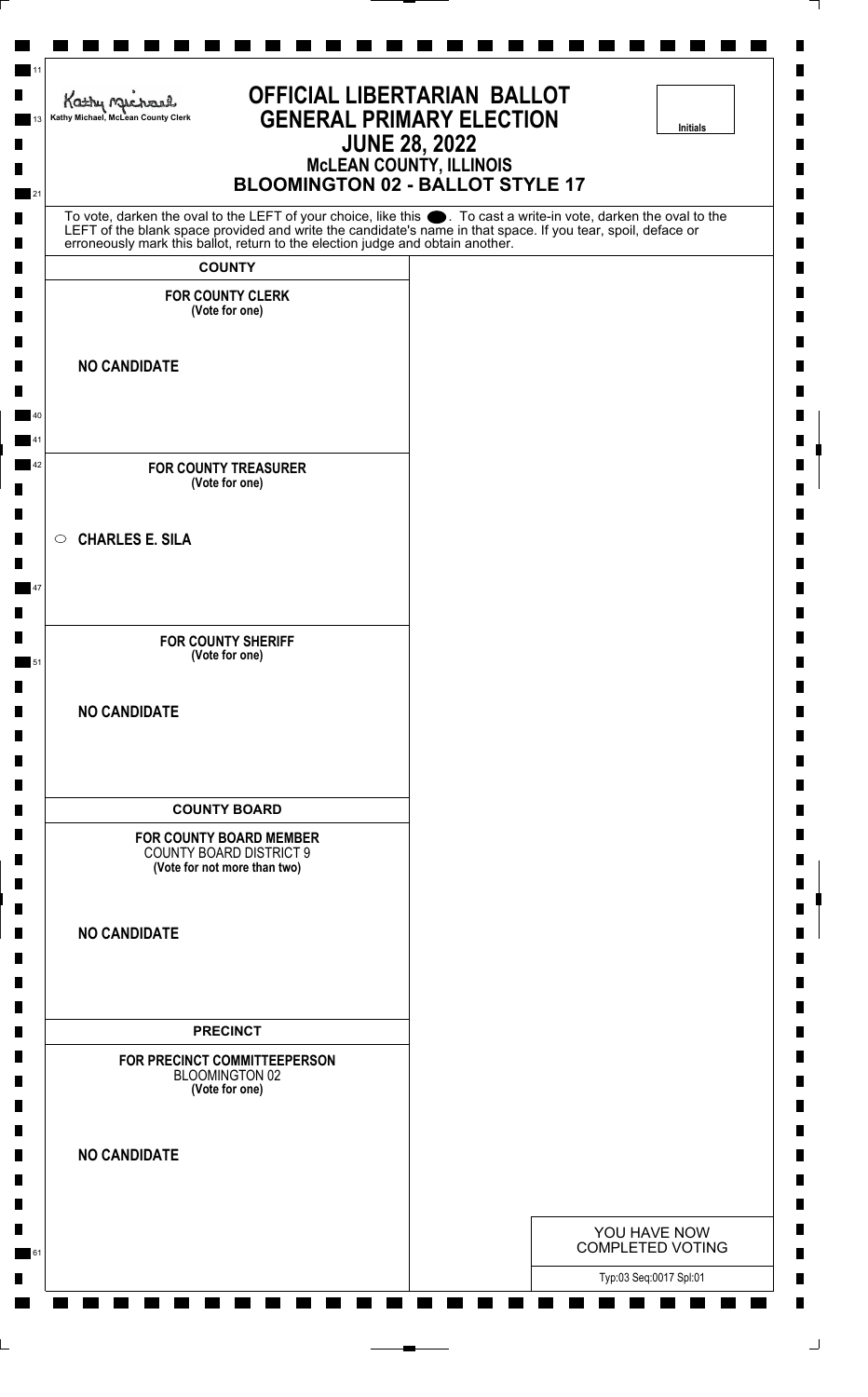| 11<br><b>OFFICIAL LIBERTARIAN BALLOT</b><br>Kathy Michael<br><b>GENERAL PRIMARY ELECTION</b><br>Kathy Michael, McLean County Clerk<br>13<br><b>Initials</b><br><b>JUNE 28, 2022</b><br>McLEAN COUNTY, ILLINOIS<br>BLOOMINGTON 02 - BALLOT STYLE 18<br>Sample                                                                 |  |                                         |  |  |  |  |
|------------------------------------------------------------------------------------------------------------------------------------------------------------------------------------------------------------------------------------------------------------------------------------------------------------------------------|--|-----------------------------------------|--|--|--|--|
| 21<br>To vote, darken the oval to the LEFT of your choice, like this $\bullet$ . To cast a write-in vote, darken the oval to the LEFT of the blank space provided and write the candidate's name in that space. If you tear, spoil, deface<br>erroneously mark this ballot, return to the election judge and obtain another. |  |                                         |  |  |  |  |
| <b>COUNTY</b><br><b>FOR COUNTY CLERK</b><br>(Vote for one)                                                                                                                                                                                                                                                                   |  |                                         |  |  |  |  |
| <b>NO CANDIDATE</b><br>40                                                                                                                                                                                                                                                                                                    |  |                                         |  |  |  |  |
| 41<br>42<br><b>FOR COUNTY TREASURER</b><br>(Vote for one)                                                                                                                                                                                                                                                                    |  |                                         |  |  |  |  |
| <b>CHARLES E. SILA</b><br>$\circ$<br>47                                                                                                                                                                                                                                                                                      |  |                                         |  |  |  |  |
| <b>FOR COUNTY SHERIFF</b><br>(Vote for one)                                                                                                                                                                                                                                                                                  |  |                                         |  |  |  |  |
| 52<br><b>NO CANDIDATE</b>                                                                                                                                                                                                                                                                                                    |  |                                         |  |  |  |  |
| <b>COUNTY BOARD</b><br><b>FOR COUNTY BOARD MEMBER</b><br><b>COUNTY BOARD DISTRICT 10</b><br>(Vote for not more than two)                                                                                                                                                                                                     |  |                                         |  |  |  |  |
| <b>NO CANDIDATE</b>                                                                                                                                                                                                                                                                                                          |  |                                         |  |  |  |  |
| <b>PRECINCT</b><br>FOR PRECINCT COMMITTEEPERSON<br><b>BLOOMINGTON 02</b><br>(Vote for one)                                                                                                                                                                                                                                   |  |                                         |  |  |  |  |
| <b>NO CANDIDATE</b>                                                                                                                                                                                                                                                                                                          |  |                                         |  |  |  |  |
| 61                                                                                                                                                                                                                                                                                                                           |  | YOU HAVE NOW<br><b>COMPLETED VOTING</b> |  |  |  |  |
|                                                                                                                                                                                                                                                                                                                              |  | Typ:03 Seq:0018 Spl:01                  |  |  |  |  |